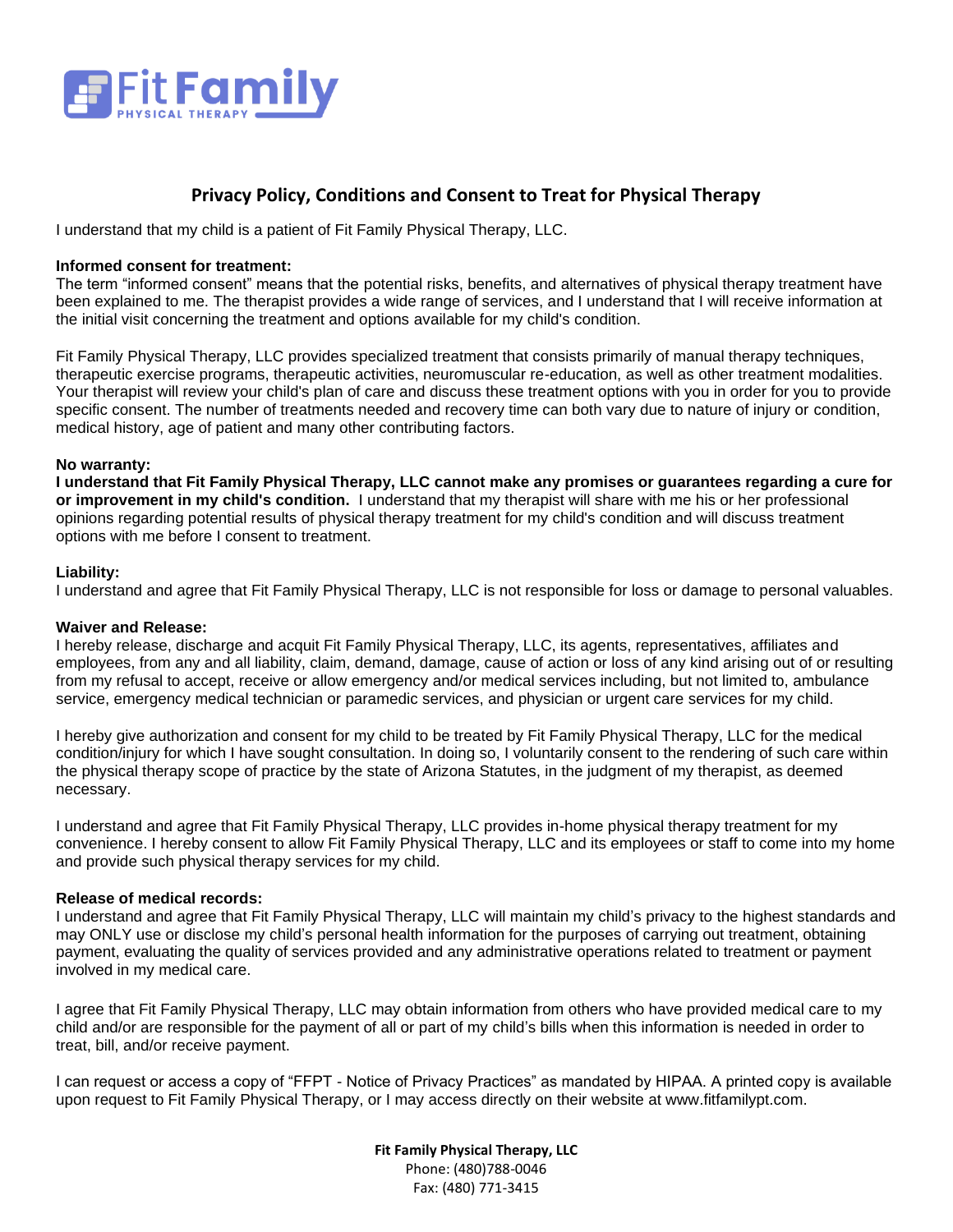

I authorize the release of my child's medical records to my physicians/primary care provider, other medical providers, or insurance companies as needed.

### **Notification of HIPAA**

I acknowledge that I have received or been offered a copy of Fit Family Physical Therapy, LLC's Notice of Privacy Practice, which describes how my child's PHI is used and shared. I understand that Fit Family Physical Therapy, LLC has the right to change this notice at any time. I may obtain a current copy by contacting Fit Family Physical Therapy, LLC. My signature below acknowledges that I have been offered a copy or provided access to a copy of the Notice of Privacy Practice.

**I have read the above information, and I consent to physical therapy evaluation and treatment for my child or dependent. By signing below, I acknowledge that I have read, understood, and will abide by the conditions and policies noted on this consent form.**

|  | Parent/Guardian Signature: |  | ⊃ate <sup>.</sup> |
|--|----------------------------|--|-------------------|
|--|----------------------------|--|-------------------|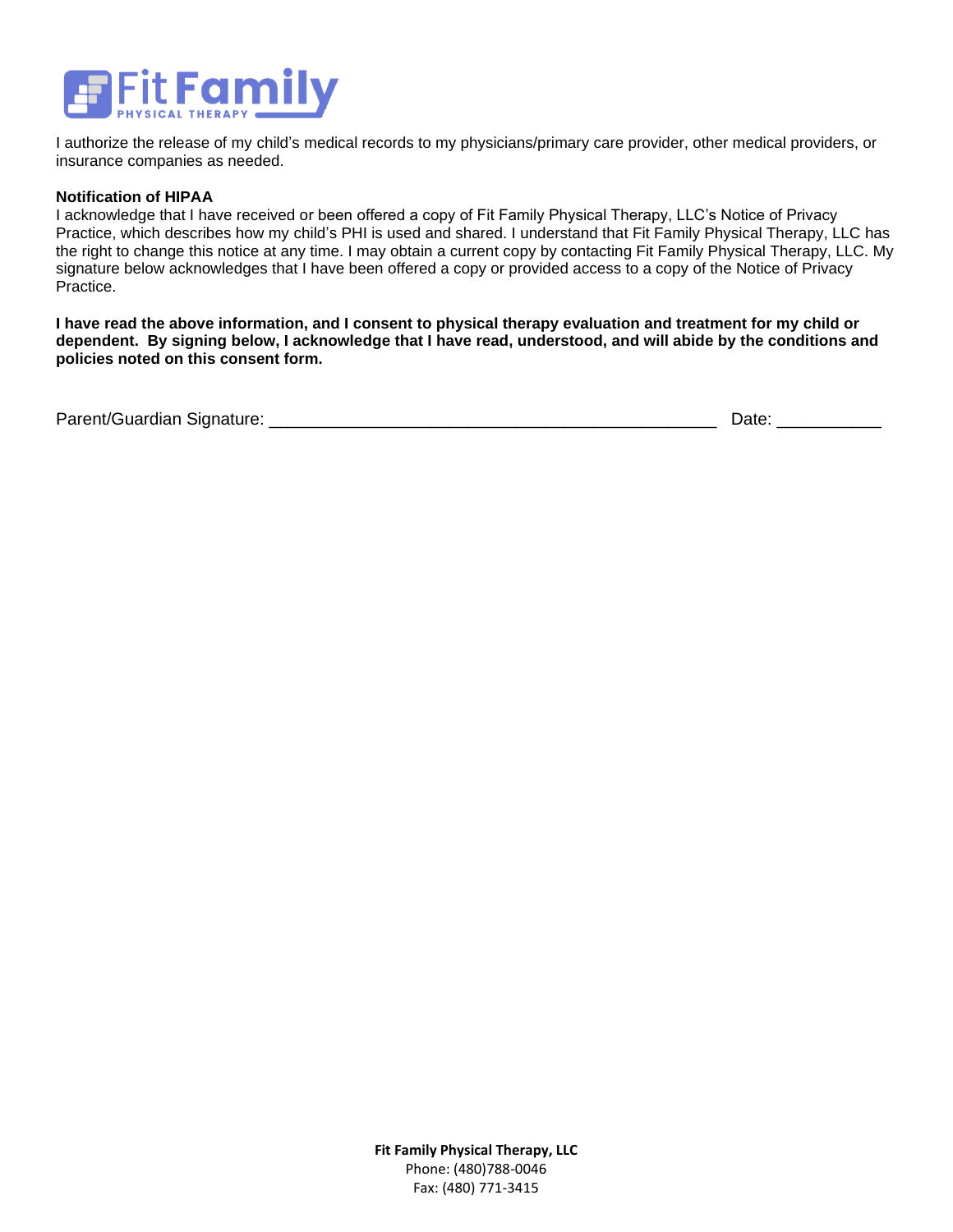

## **Payment/Financial Policy Statement**

Thank you for choosing Fit Family Physical Therapy, LLC as your physical therapy provider. Before we begin services, please sign below indicating you have read, understand, and agree to the following payment policies.

- You agree to be financially responsible for all charges, regardless of any applicable insurance or benefit payments, third-party interest, or the resolution of any legal action or lawsuits in which you may be involved.
- Payment is expected at time of service unless you have made other payment arrangements with us.
- **Out-of-Network Policy**. We are out of network with your health plan. If you have out-of-network benefits, we will provide you with a copy of your bill upon request that you can submit to your health plan carrier for reimbursement for the services your health plan covers. You are responsible for contacting your insurance company to determine what your benefits are and to obtain any necessary physician referrals and/or pre-authorizations for services. We are not responsible if your health plan denies, in whole or in part, your claims for our services.
- **Medicare/Medicaid Policy**: If your child/dependent is one of these beneficiaries, you understand that our licensed physical therapists are not enrolled as a provider for any of these policies. They have onerous technical and administrative requirements that must be met for services to be considered medically necessary covered benefits. We believe those requirements take unnecessary time away from the services we provide. Since our services do not meet these covered benefit requirements, and we are not enrolled providers, our services will not be covered (paid) in full or in part by these policies (including Medicare Advantage Plans), even if the same services might be considered covered benefits when provided by another enrolled provider. We will not submit claims on your behalf or provide you with a statement or invoice. If you want Medicare to pay for any services that might be considered covered benefits, you should seek those services from an enrolled provider. By choosing to receive our services after being fully informed of these facts, you are agreeing to pay privately for the services you receive from us, even if those services may be covered by another enrolled provider. You also understand that since we are not enrolled providers and our services do not meet the technical requirements for covered benefits, our services are not subject to maximum allowable charge. **You agree that you, your caregivers, family members, authorized representatives or power of attorney will not, under any circumstance, submit our claims, invoices, or statements to these policies for reimbursement or to obtain a denial for any policy supplemental insurance plan**.
- **Medicare as a Secondary Payer**. If you have a commercial insurance plan, we will provide you with a copy of your bill that you can, at your discretion, submit to your health plan for reimbursement for the services your health plan covers. However, since we are not Medicare/Tricare/Medicaid enrolled providers, they will not pay your copays, coinsurance, or deductibles as a secondary payer. You understand and agree to carry out whatever procedures are necessary to prevent your commercial insurer from automatically forwarding our bills to these policies.
- **Privacy Rights**. You have a right to privacy under the Health Insurance Portability and Accountability Act (HIPAA) that includes restricting disclosure of your records and claims to your health plan, including Medicare/Medicaid, if you pay privately for your services at the time of service. By paying for your services at the time of service, we assume you are exercising this right to privacy. We will not disclose your medical records to any third party, including your health insurance carrier, unless you sign our Authorization to Release Protected Health Information form to disclose your health information.
- **Appeals Policy**. You understand that you are responsible for filing all appeals of adverse benefit determinations. If you need assistance filing an appeal, contact the consumer assistance agency on your denial letter.

## **I have read, understand, and agree to these payment terms.**

Parent/Guardian Signature: \_\_\_\_\_\_\_\_\_\_\_\_\_\_\_\_\_\_\_\_\_\_\_\_\_\_\_\_\_\_\_\_\_\_\_\_\_\_\_\_\_\_\_\_\_\_\_ Date: \_\_\_\_\_\_\_\_\_\_\_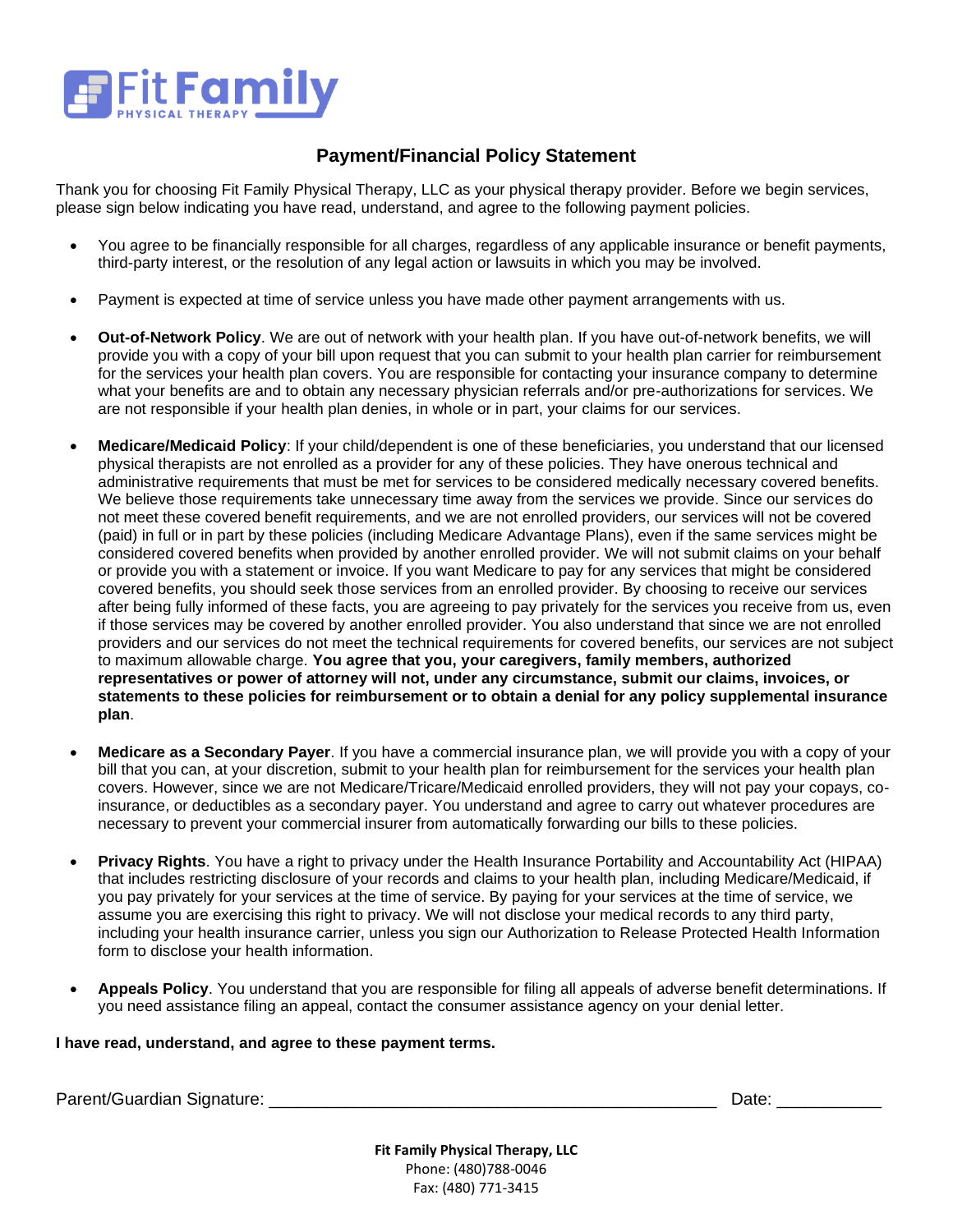

# **Cancellation & No-Show Policy**

If you need to cancel an appointment, you can do so via use of our PT Everywhere app, email, or by calling/texting our team at (480)788-0064 to cancel. Any appointments within 24 hours cannot be cancelled using the app and you will need to choose another method to inform us of the cancellation or request to reschedule.

**Please be advised that cancellations made after 8AM on the day of the appointment will be subject to the full visit charge**. This includes appointments where our provider is unable to access the property, is turned away, or the client is unavailable.

I understand the greatest benefit from therapy is with consistent attendance and participation in the plan of care. I understand that if I cancel prior to 8AM on the day of an appointment with Fit Family Physical Therapy, I will not be charged. I understand that **if I cancel after 8AM on the day of the appointment or fail to be present (no-show) for a scheduled appointment, I will pay a cancellation fee equal to the full visit charge.** 

Appointments may be cancelled by phone, text, email, use of PT Everywhere app, or in person.

Parent/Guardian Signature: \_\_\_\_\_\_\_\_\_\_\_\_\_\_\_\_\_\_\_\_\_\_\_\_\_\_\_\_\_\_\_\_\_\_\_\_\_\_\_\_\_\_\_\_\_\_\_ Date: \_\_\_\_\_\_\_\_\_\_\_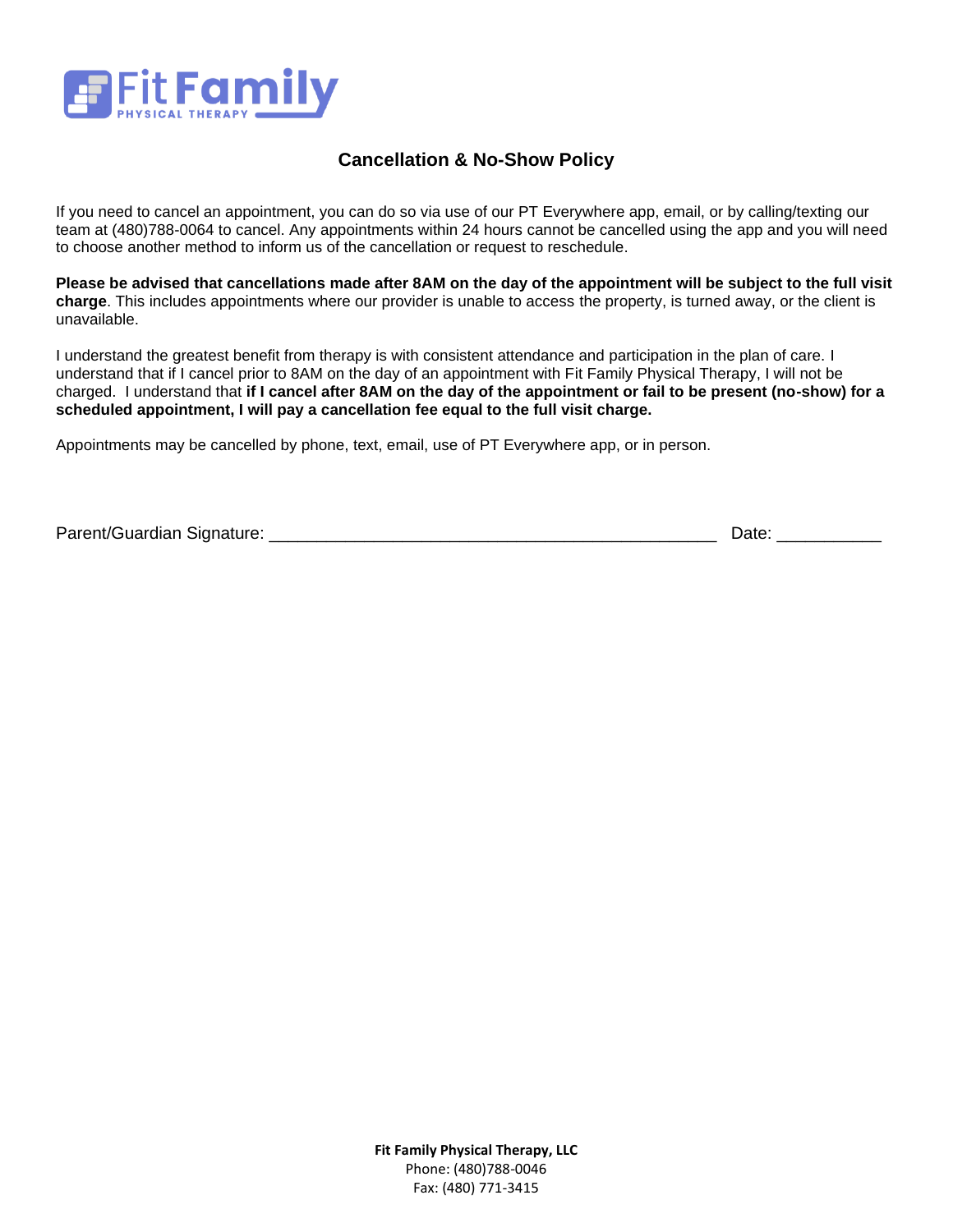

# **Media Permissions**

Please initial by one of the following statements.

| I DO grant permission to Fit Family Physical Therapy, LLC to use my child's image (photographs<br>and/or video and written reviews) for use in media publications including: videos, print marketing,<br>newsletters, general publications, website, and social media platforms.                                                                                                                                                                                                                                                                                                                                                                                                                                                       |
|----------------------------------------------------------------------------------------------------------------------------------------------------------------------------------------------------------------------------------------------------------------------------------------------------------------------------------------------------------------------------------------------------------------------------------------------------------------------------------------------------------------------------------------------------------------------------------------------------------------------------------------------------------------------------------------------------------------------------------------|
| I waive any right to inspect or approve the finished photographs or electronic matter that may be<br>used in conjunction with them now or in the future, whether that use is known to me or unknown,<br>and I waive any right to royalties or other compensation arising from or related to the use of the<br>image. I have read this release before signing below, and I fully understand the contents,<br>meaning and impact of this release. I understand that I am free to address any specific questions<br>regarding this release by submitting those questions in writing prior to signing, and I agree that<br>my failure to do so will be interpreted as a free and knowledgeable acceptance of the terms of<br>this release. |
| <b>I DO NOT</b> grant permission to Fit Family Physical Therapy, LLC, to use my child's image<br>(photographs and/or video and written reviews) for use in media publications including: videos,<br>print marketing, newsletters, general publications, website, and social media platforms.                                                                                                                                                                                                                                                                                                                                                                                                                                           |

| Parent/Guardian Signature: | ⊃ate <sup>.</sup> |
|----------------------------|-------------------|
|----------------------------|-------------------|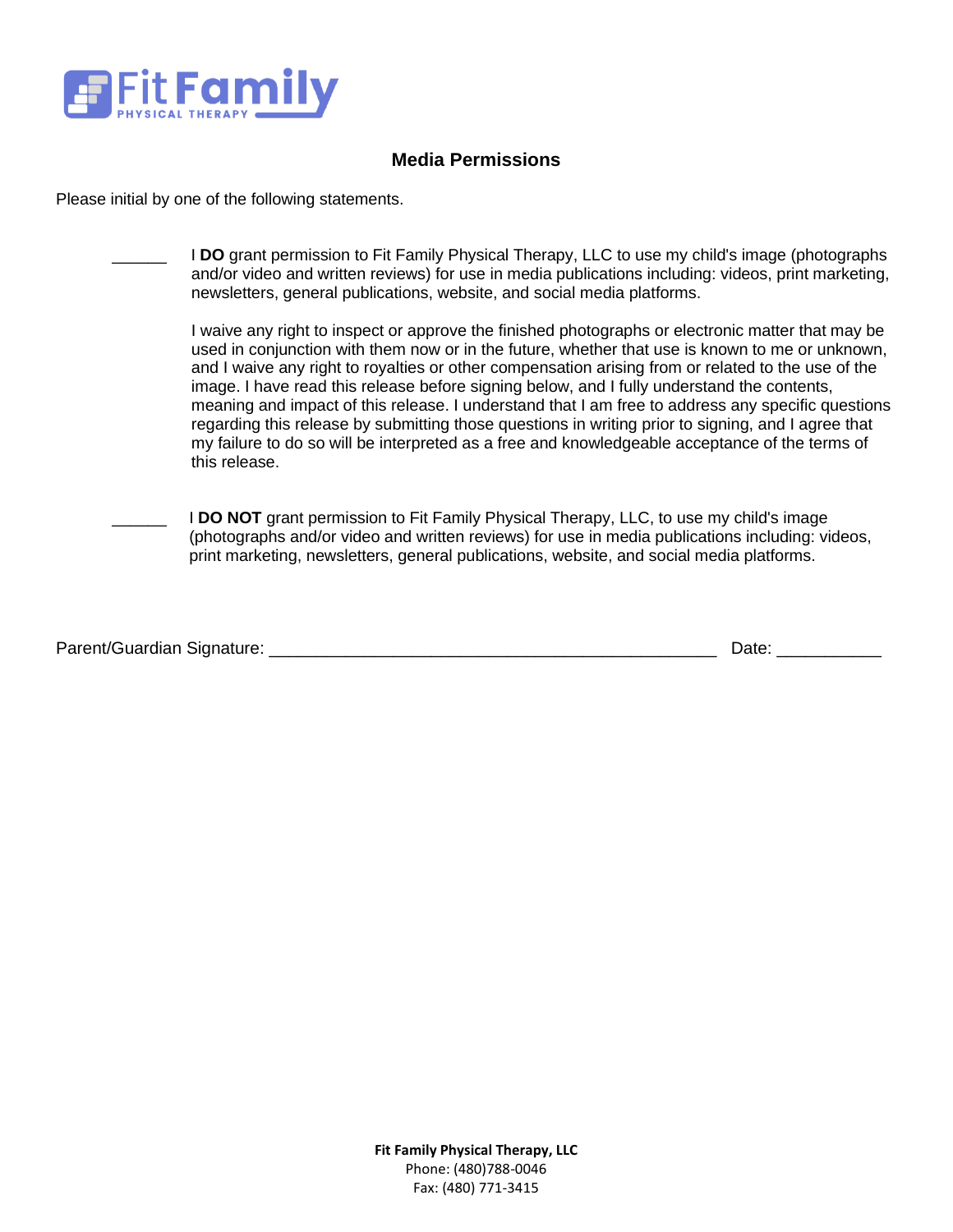

# **COVID-19 Assumption of Risk and Waiver of Liability**

The novel coronavirus, COVID-19, has been declared a worldwide pandemic by the World Health Organization. COVID-19 is reported to be extremely contagious. The state of medical knowledge is evolving, but the virus is believed to spread from person-to-person contact, and/or by contact with contaminated surfaces and objects, as well as in the air. People reportedly can be infected and show no symptoms, and therefore, spread the disease. The exact methods of spread and contraction are unknown, and there is no known treatment or cure. A vaccine for COVID-19 is available but doesn't guarantee that it will not be contracted. Additionally, children <12Y of age have not been recommended or granted use of this vaccine as of yet. Evidence has shown that COVID-19 can cause serious and potentially life-threatening illness and even death.

Fit Family Physical Therapy, LLC has put preventative measures in place to reduce the spread of COVID-19. However, Fit Family Physical Therapy, LLC cannot guarantee that you will not become exposed to, contract, or spread COVID-19, while attending a physical therapy appointment. Therefore, if you choose to attend a Fit Family Physical Therapy, LLC physical therapy appointment, you may be exposing yourself and/or family members and/or increase your risk of contracting or spreading COVID-19.

**Assumption of Risk**: I have read and understood the above warning concerning COVID-19. I hereby choose to accept the risk of contracting COVID-19 for myself and my child/dependent in order to attend a Fit Family Physical Therapy physical therapy appointment. These services are of such value to me and my child, that I accept the risk of being exposed to, contracting, and/or spreading COVID-19 in order to attend a Fit Family Physical Therapy, physical therapy appointment. If I or my child test positive for COVID-19 within two weeks of attending a Fit Family Physical Therapy, LLC physical therapy appointment, I will notify Fit Family Physical Therapy who will notify the group that they had a potential exposure.

**Waiver of Lawsuit/Liability**: I hereby forever release and waive my right to bring suit against Fit Family Physical Therapy, LLC, and its owners, officers, directors, managers, officials, trustees, agents, employees, or other representatives in connection with exposure, infection, and/or spread of COVID-19 related to attending a Fit Family Physical Therapy, LLC physical therapy appointment. I understand that this waiver means I give up my right to bring any claims including for personal injuries, death, disease or property losses, or any other loss, including but not limited to claims of negligence and give up any claim I may have to seek damages, whether known or unknown, foreseen or unforeseen.

**Mask Policy**: At this time, any employee of Fit Family Physical Therapy, LLC will wear a mask. You are entitled to your own decision making of wearing a mask or not. We appreciate your understanding during this time.

**I have carefully read and fully understand all provisions of this release and freely and knowingly assume the risk and waive my rights concerning liability as described above**.

Parent/Guardian Signature: \_\_\_\_\_\_\_\_\_\_\_\_\_\_\_\_\_\_\_\_\_\_\_\_\_\_\_\_\_\_\_\_\_\_\_\_\_\_\_\_\_\_\_\_\_\_\_ Date: \_\_\_\_\_\_\_\_\_\_\_